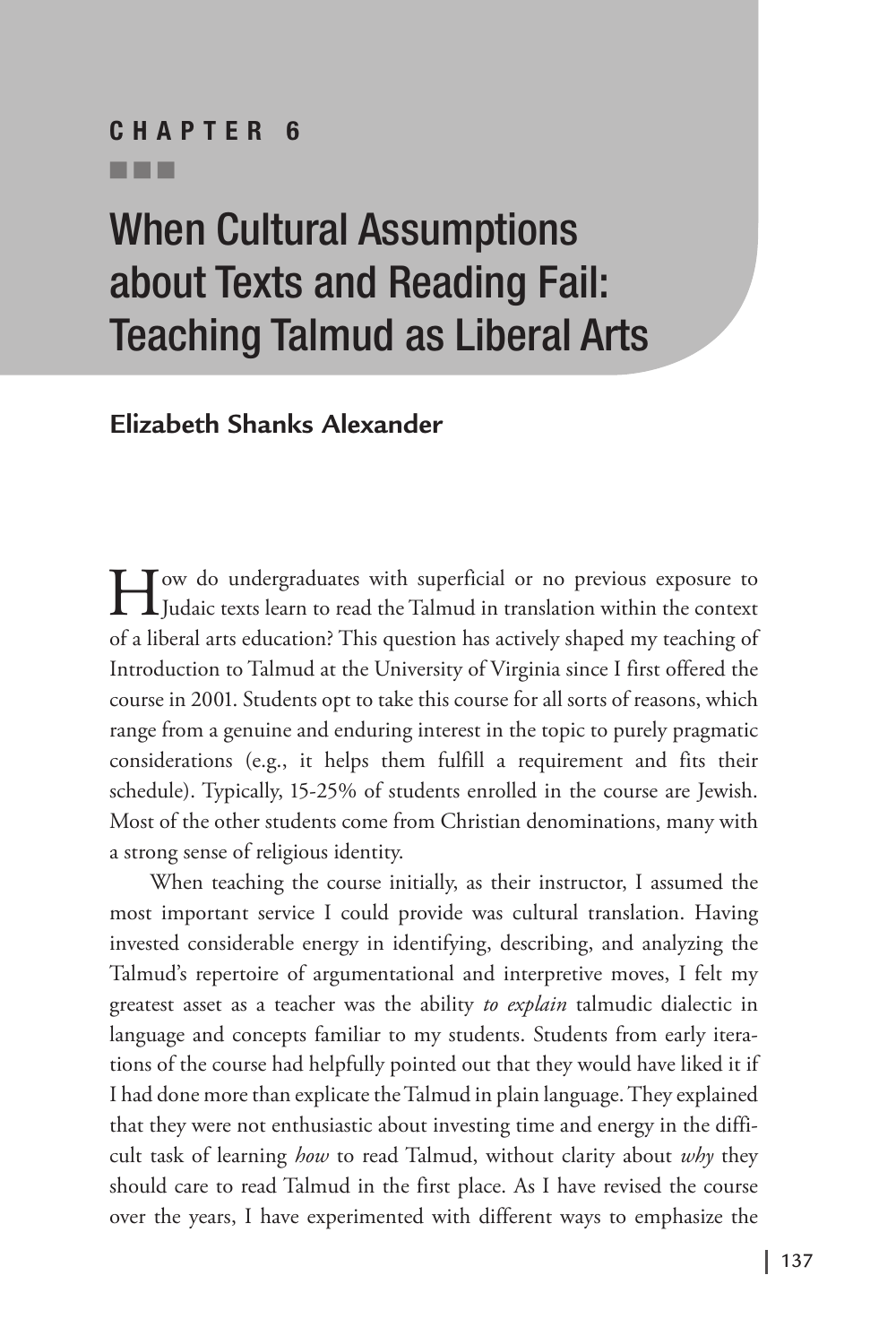Talmud's relevance—for Jewish culture writ large, but also for them, whomever they may be, Jewish or not, religious in any tradition or not. I want my students to feel positively invested in the task of reading Talmud, enough so that they stay with it, challenges and setbacks notwithstanding.

This past semester, I experimented with a new way to make Talmud study more compelling in the context of a liberal arts education. I styled the students as partners in the instructional process. I made them responsible for monitoring their own successes and failures and the pace of their development as readers of Talmud. I drew on some of L. Dee Fink's work, which I had read during an intensive summer workshop on course design several years ago. He argues that significant learning experiences have six basic components. They provide opportunities and encourage students to: (1) understand *foundational knowledge*; (2) *apply* that knowledge; (3) *integrate* course materials with other disciplines, perspectives, and subject matter; (4) learn about oneself and others (the *human dimension*); (5) *care* about the subject matter, and (6) *learn how to learn*.

Fink emphasizes that the six components of significant learning experiences are not mutually exclusive. Rather, "each kind of learning is related to the other kinds of learning and ... achieving one kind of learning simultaneously enhances the possibility of achieving the other kinds of learning. . . . For example, if a teacher finds a way to help students learn how to use the information to solve certain kinds of problems effectively (application), this makes it easier for them to get excited about the value of the subject (caring)."1 My course seeks to facilitate all components of significant learning experiences, but this past semester, I was particularly drawn to the sixth component (learning how to learn). This emphasis led me to design assignments asking students to reflect on and take responsibility for parts of the learning process. I hoped that these assignments would focus students' attention on the "how" of their reading practices and give them an opportunity to consider their effectiveness when engaging talmudic texts. This shift in pedagogic emphasis provided an interesting "hook" for the students, motivating them to work with material that was difficult and unfamiliar, even when they were manifestly discouraged, as is inevitable with beginning students of Talmud.

<sup>1</sup> L. Dee Fink, *Creating Significant Learning Experiences: An Integrated Approach to Designing College Courses* (San Francisco: Jossey-Bass, A Wiley Imprint, 2003), 32; see also ibid, "A Taxonomy of Significant Learning," 27-59.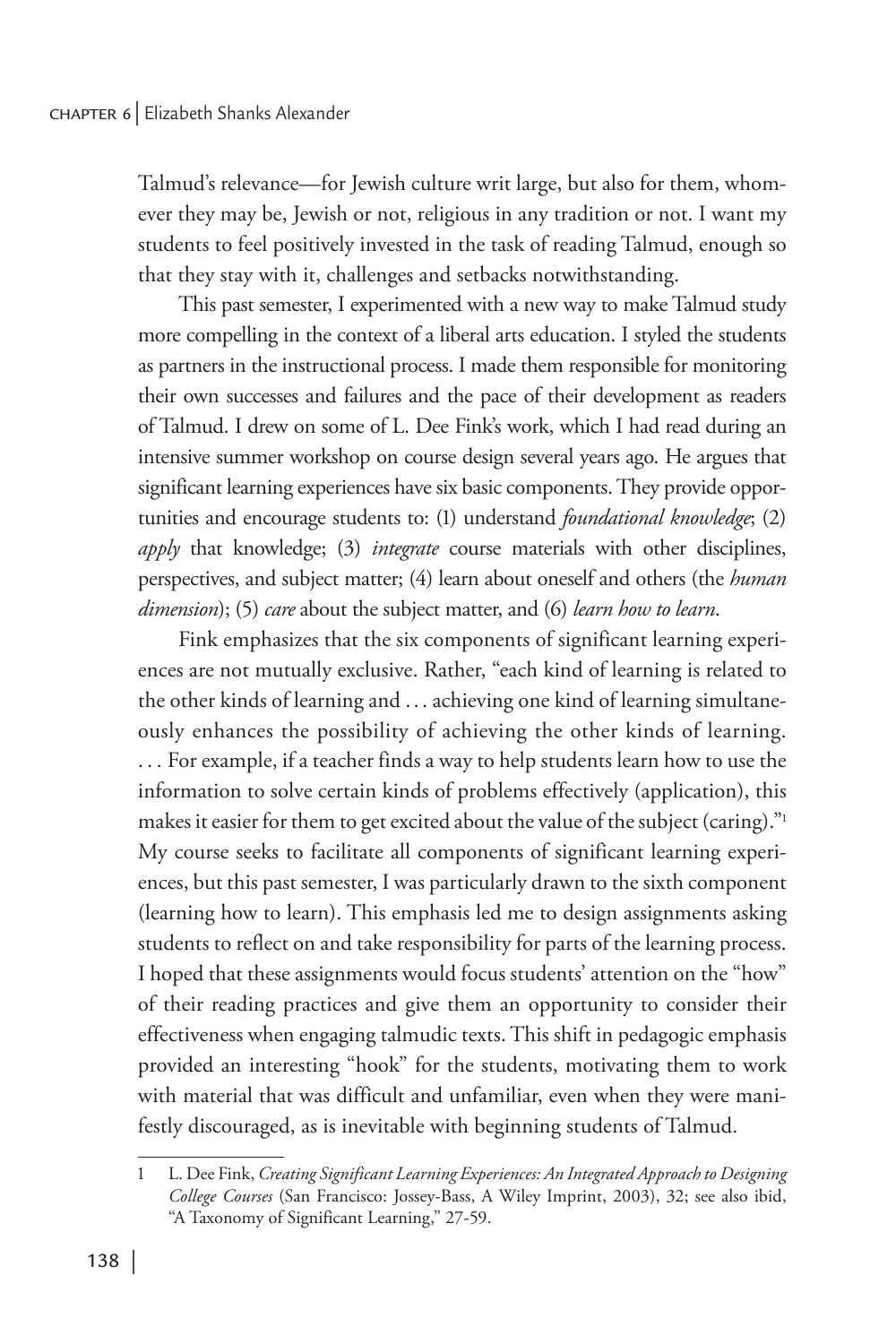# Assignments Focused on "Learning How to Learn"

In past versions of my course Introduction to Talmud, writing assignments required students to practice the tasks and drill the skills reviewed in class. For example, following a unit that presents strategies for making sense of midrashic passages, students wrote a paper demonstrating their ability to perform this task independently, using passages not discussed in class. Such an assignment emphasizes components 1 and 2 of Fink's taxonomy. Students use concepts and vocabulary presented in class (foundational knowledge) to read a midrashic passage (application). When teaching the course this time, I retained some assignments emphasizing components 1 and 2 from prior years, but I also included newly designed assignments that required students to reflect on aspects of the learning process.

In one new assignment, students were required to write a weekly 200 to 300 word posting for our class blog, to be read by their class peers and me (people outside the class did not have access to the class blogsite). The assignment was designed to alert students to the many steps involved in learning to read something as manifestly difficult and unfamiliar as Talmud. I wrote prompt questions to guide them when they sat down to compose the blog posts. The questions were designed to accomplish two things. First, I wanted to draw students' attention to various aspects of the reading experience so that they could reflect on which strategies they found to be more effective and which were less so when engaging talmudic texts. Second, I wanted to nudge them gently toward strategies that I thought would serve them well when engaging these texts. Students had the freedom to respond to whichever prompt they felt would be most generative in a given week.

Below are the prompts that I gave the students; each is followed by a brief commentary about the pedagogical motivations for these prompts:

 1. What was confusing, counterintuitive, or simply opaque to you from the reading? Where and why do you think the breakdown in understanding occurred? What is it about the text that makes it hard for you to understand? Alternatively, what makes you a less-than-ideal recipient of the text's meaning?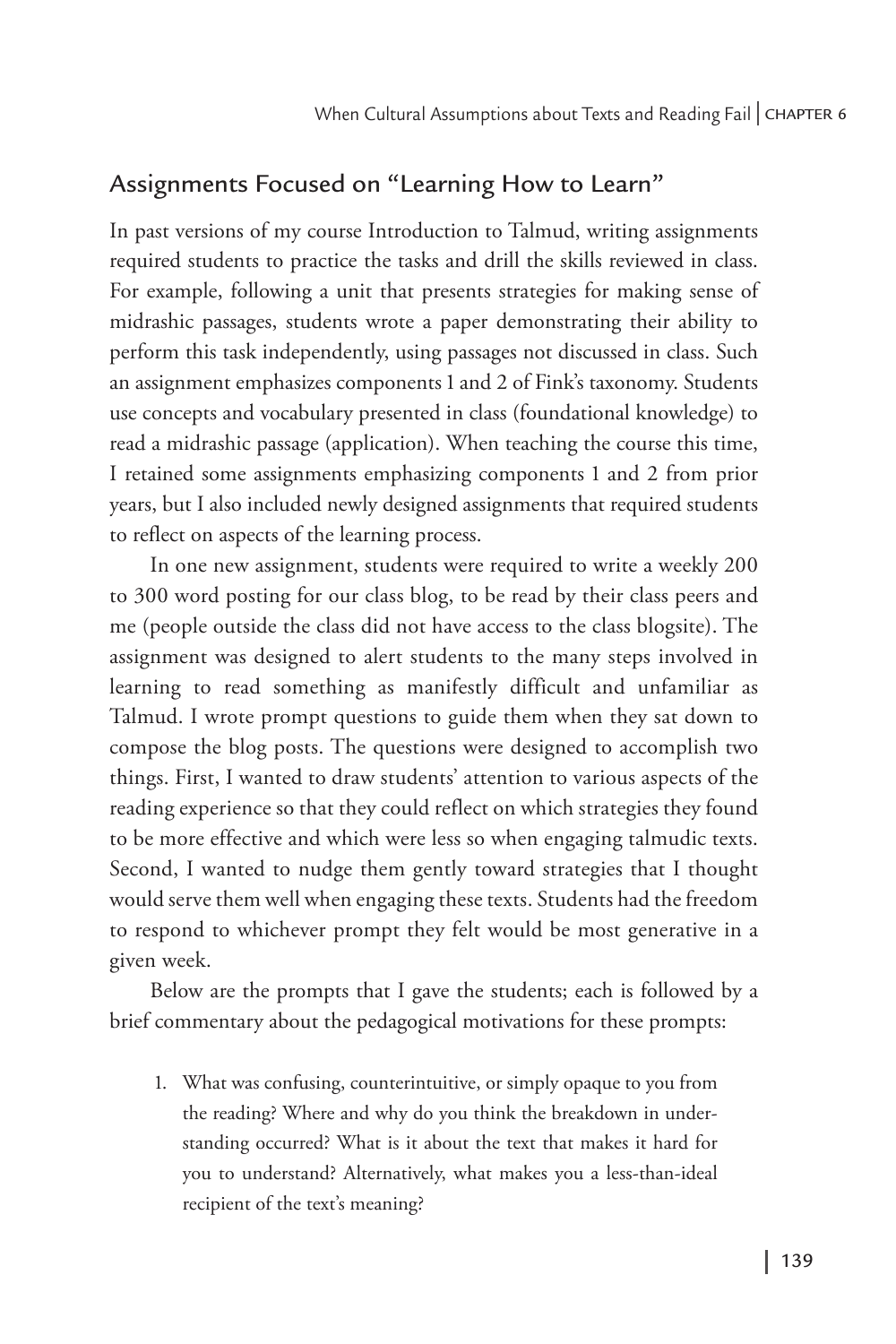#### chapter 6 Elizabeth Shanks Alexander

The first question in this prompt reflects my view that effective learning occurs when students *focus on* rather than *skim over* difficulties. Students may be tempted to ignore the discomfort of not understanding something in the hope that the feeling will soon pass. At some point in the middle of the semester, I realized that students experience mild shame when they do not understand course materials. This prompt creates a space *within the learning process* for experiencing failure without shame. I want students to recognize that I do not expect them to succeed the first time or all the time and that frustration can be a source of insight. Their "failures" may actually guide them toward future success. The follow-up questions in this prompt encourage students to reflect on the reasons for their difficulty. The last question (What makes you a less-than-ideal recipient?) helps students recognize that their *assumptions* about the goals and process of reading may impede their success with Talmud, a book that comes from a culture very different from their own. I want students to recognize that culturally conditioned assumptions about what reading is and how it is done can impact reading outcomes.

2. Summarize what you take to be the key point of the assigned secondary source. Be generous in your reconstruction of the author's internal logic. How does the article help you make sense of the primary texts? What "tip" or "trick" can you glean from it?

This prompt is designed to communicate the value of secondary sources in the project of learning to read Talmud. The prompt steers students toward the "tips" and "tricks" within the article that will help them make sense of the primary texts. Each in-class lecture introduces students to a feature of talmudic discourse (e.g., Mishnah's tendency to arrange traditions topically and obscure the biblical roots of the legal tradition) and showcases one or more illustrative examples of this feature. This second prompt encourages students to anticipate the lecture and "teach themselves" what to look for and what to regard as significant in the primary source selections.

3. Reflect on your reading process. What was the first thing you did when you encountered the primary text? What did you do next? Which steps were more effective and which were less? Was there a certain point at which the text started to make sense? When and why?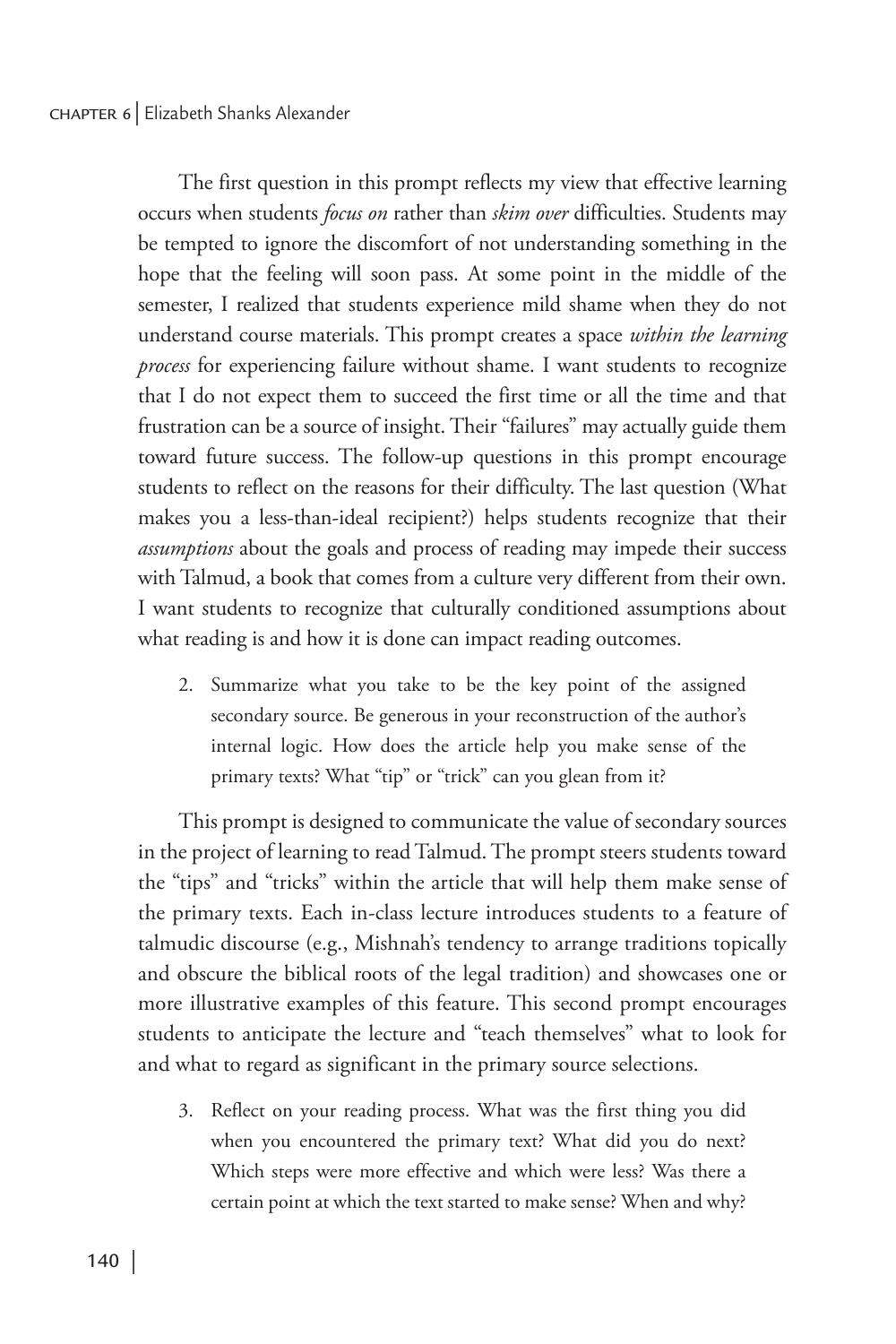Alternatively, did the text never make sense? Why do you think that happened?

This set of questions expands on a theme from the first prompt, namely, that how one reads is culturally conditioned. The questions help students identify the assumptions that govern their own reading practice by tuning in to what they actually do when they sit down to read. The questions promote heightened awareness of the concrete ways in which students interact with texts. Additionally, the questions prompt an evaluative process in which the students distinguish between more and less successful approaches to reading the text.

4. Tell us about a detail that caught your eye in a primary text. What makes this detail compelling and noteworthy? What does it reveal about the text's commitments, concerns, or resolutions? Why does it resonate with you?

The fourth prompt offers students a specific strategy to employ when interacting with talmudic texts—asking them to focus on a concrete detail. Over the years, I have observed that students naturally gravitate toward some reading strategies over others. It is not uncommon for students to accord greater importance to the general themes of a text than to specific details featured in the text. While gathering-up general themes and trends is important, *reading for generalities* has limited utility when interacting with talmudic texts, which typically are structured around very specific questions and numerous textual details. This prompt encourages students to allow specific textual details, rather than overarching themes, to guide the reading experience.

In addition to the weekly blog post, a second assignment was inspired by the goal of helping students "learn how to learn." In the final paper, I asked students to narrate their development as a reader of Talmud over the course of the semester. I directed them to address the following issues in their narrations:

1. What is the difference between how you approached these texts at the beginning of the semester and how you approach them now? What were you engaging in the texts initially? What do you notice now? What did you expect of yourself then and now? What were key moments of insights for you? Which insights led to other insights?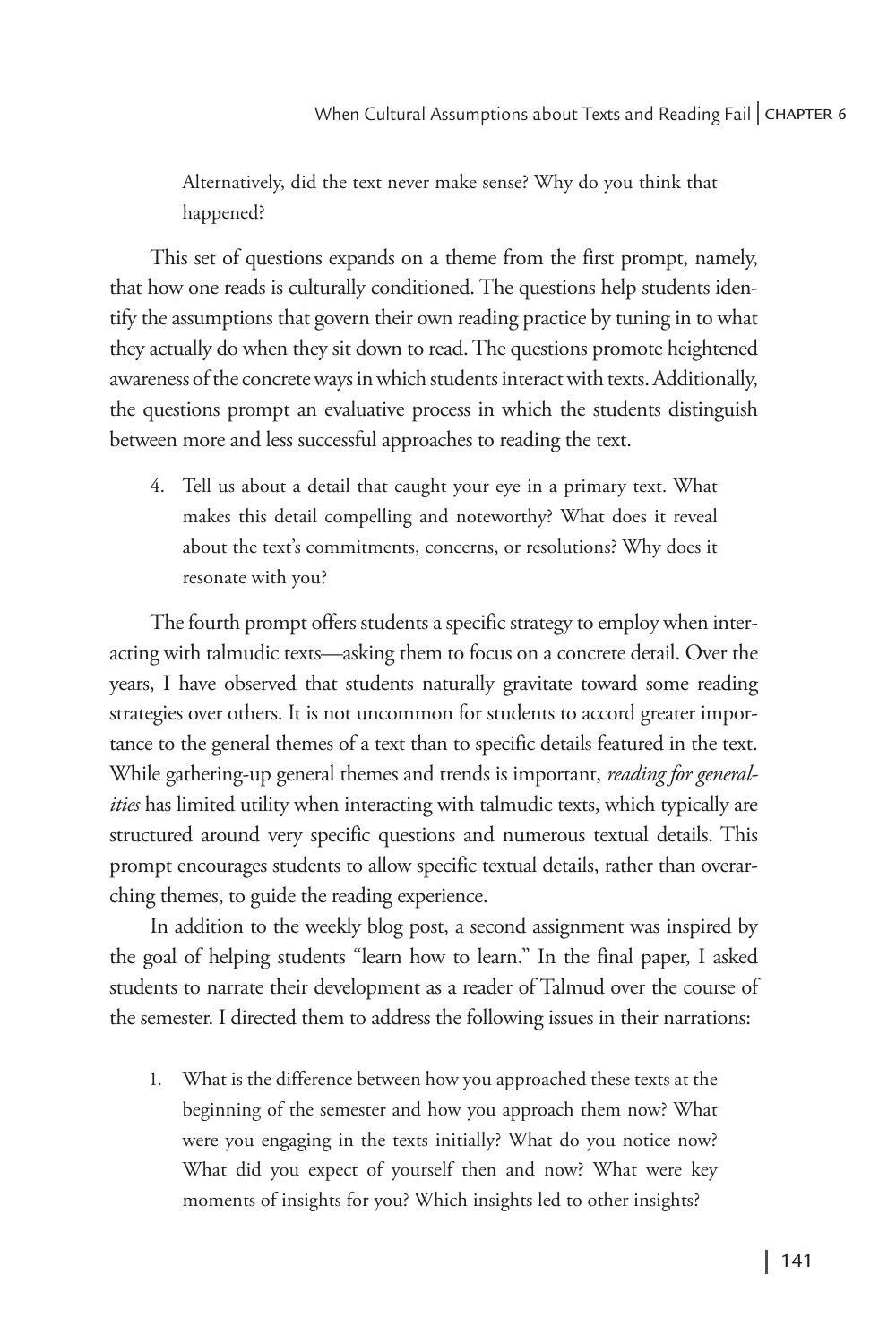- 2. What did you learn about yourself as a reader? Are the skills you gained in the process of learning to read Talmud transferrable? If yes, how are they transferrable? If not, why?
- 3. Which reading had the most impact on you? Which class discussion? Which blog post felt most like a breakthrough?

Students were instructed to illustrate moments of key insight with reference to specific primary texts. The requirement that students cite and discuss specific primary texts ensured that my focus on the sixth component of Fink's taxonomy (learning how to learn) did not come at the expense of more traditional pedagogical goals, generally understood in terms of the first two components of the taxonomy (foundational knowledge and application). Students would have to demonstrate competence in reading texts in order to narrate the process by which they came to be able to do so.

Two distinct concerns led me to design these assignments. First, as I have already explained, I wanted to provide students with a forum in which the process of learning itself would be a focal point. I hoped that incorporating a "learning how to learn" component into the course would increase students' integration of the course content, as per Fink's suggestion that different kinds of learning mutually reinforce each other. Ideally, having students focus on the process of learning to read would also help them (1) master foundational knowledge central to Talmud study, (2) apply that knowledge to the reading of texts, (3) develop a new passion for Talmud study or strengthen an existing one, (4) reflect on connections between Talmud study and other subjects, and (5) ultimately, learn something about themselves.

My second motivation in developing the new assignments was to provide a source of data (in the form of student testimonials) for *my* reflection on the process whereby my students were learning to read Talmud. In the body of this chapter, I report on two themes that emerged as I reviewed, sifted through, and synthesized the students' blog posts and final papers. One trope that returned in various ways concerns the manner in which students focus their attention when reading. Their natural tendency seems to have been to read with the goal of perceiving an overarching narrative, or a general sense of the whole. Students reported that this approach to reading led to frustration when working with talmudic texts. Over the course of the semester, they realized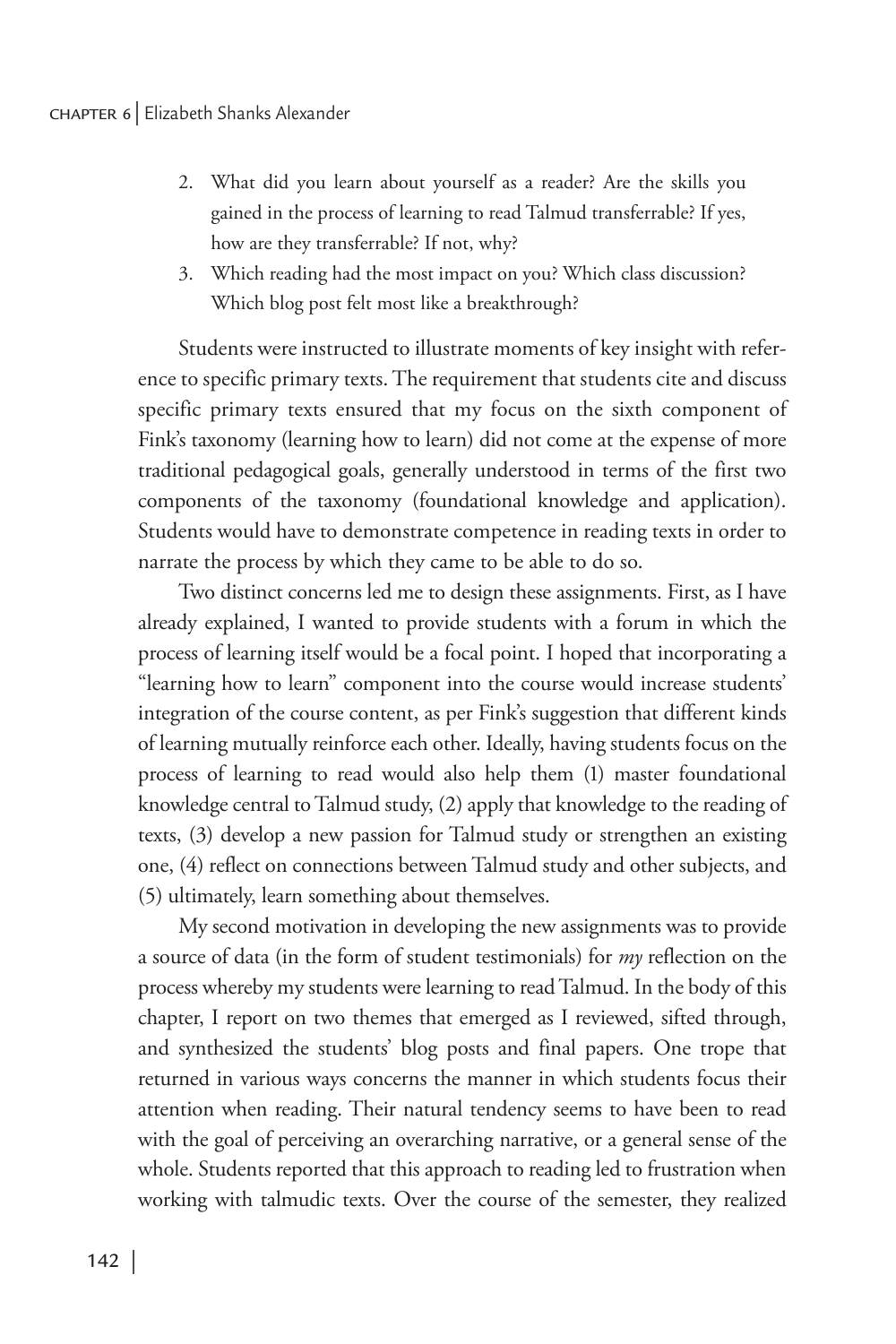that they needed to shift their focus from the big picture to textual details in order to read talmudic texts effectively. A second prevalent theme is best understood in terms of students' underlying assumption about what texts are and what they do. Students' natural tendency here seems to have been to regard texts as *things*. When texts are understood in this manner, the goal of reading is to grasp or hold the "thing." That is, students want to know what the text "is"—what it claims or what it means. In order to become successful readers of Talmud, students reported having to learn to regard the texts differently, namely, as providing access to a "thinking process." Students found that the texts made much more sense to them when they read them in order to *experience the thought process* that lies behind them. That is, they succeeded as readers when they understood the act of reading as a means to reproduce and experience anew the thoughts and arguments of the talmudic sages. In this new paradigm, reading prompts an *experience* of thinking and arguing.

It appears that culturally conditioned ideas about texts and reading shaped what they did when they sat down with a text, what they looked for when reading, and what they expected to gain from interacting with a text. Data from this course, then, suggests that one can maximize students' success if one encourages them first to observe their instinctive and culturally conditioned ways of interacting with texts, and subsequently to modify them. When students become aware of their natural patterns of engaging texts, they strengthen their capacity to intervene deliberately and adopt a set of learned practices better suited to Talmud.

### My Goal for the Students

I measured my students' success as readers of Talmud by their ability to read, understand, and explain the back and forth of a complex dialectical argument by semester's end. I did not expect my students to be able to achieve understanding independently; rather, I wanted them to be able to follow my explanations of the material to the extent that they could accurately explicate the text in their own words. The choice to emphasize competency in reading halakhic passages, rather than aggadic, reflects my desire to equip students to make sense of the Talmud's *overarching discursive framework*. I do not want my students to experience Talmud as a series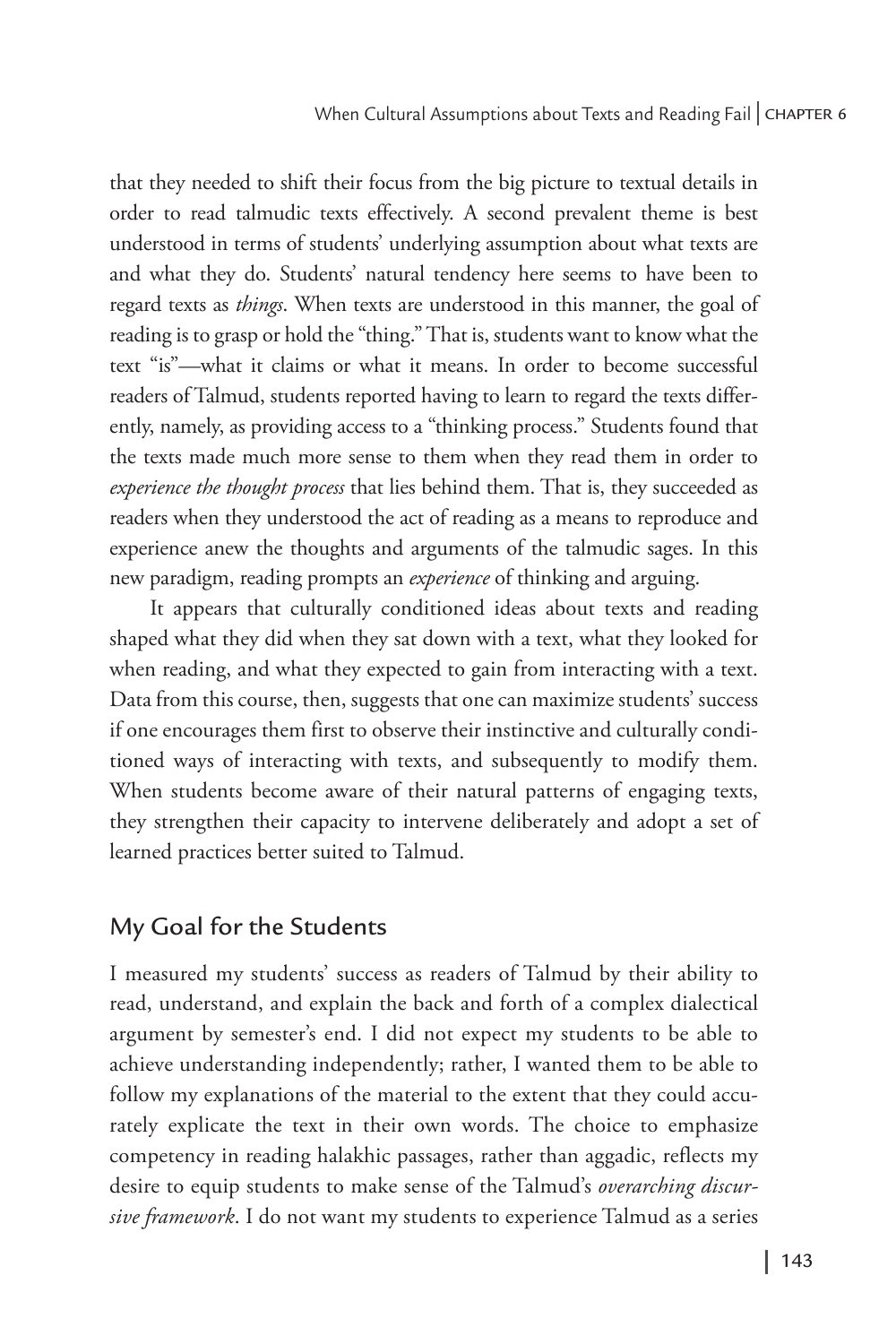of disconnected aphorisms or sage stories, though these genres offer significant insight into the thought world of the talmudic sages. Rather, I want students to be able to make sense of the Talmud as a *genre of literature*. By familiarizing them with dialectical interests, devices, and movements that reappear throughout the Talmud, I am giving students tools to enter the Talmud's meandering conversations on any page, provided they receive guidance in the specific topics treated.

Rava and Abaye's discussion of *yeush shelo midaat* (see my translation of this phrase below) centers on the question of whether the owner of an object needs to be aware of having lost it in order for the object to become "ownerless." A lost object's status as ownerless determines the finder's rights and obligations with respect to the object. If a lost object is ownerless, the finder becomes its legal owner. If the object is not ownerless, the finder must advertise the find so that the owner may claim the object, as it still belongs to him. In order for the lost object to become ownerless, the original owner must despair of having it returned to him. The question that the sugya deals with is whether an object can become ownerless in the interval between when the owner loses the object and he becomes aware of his loss. If such a lost object is considered ownerless, the finder may keep it. If it is not considered ownerless, the finder may not.

Rava and Abaye agree that when the owner is *aware* of his loss he despairs of its return, the lost object becomes ownerless, and the finder may keep it. They disagree in the case of an owner who is *not aware* of his loss. Being unaware of his loss, the owner cannot despair of retrieving it. Abaye says that when the owner is unaware of his loss, the original owner retains ownership rights, and the finder does not become the object's new owner. Rava has a different approach. Confident that the owner will eventually become aware of the loss and despair of its return, Rava invents the concept of *yeush shelo midaat* (despair without [conscious] knowledge). This concept allows Rava to regard the lost object as ownerless *at the moment that the finder discovers it, even though the owner has not yet consciously despaired of retrieving it*. Since the object is ownerless when the finder discovers it, he becomes its rightful owner. Rava uses the concept of *yeush shelo midaat* to grant ownership to the finder in cases where the owner is not aware of his loss when the finder discovers it.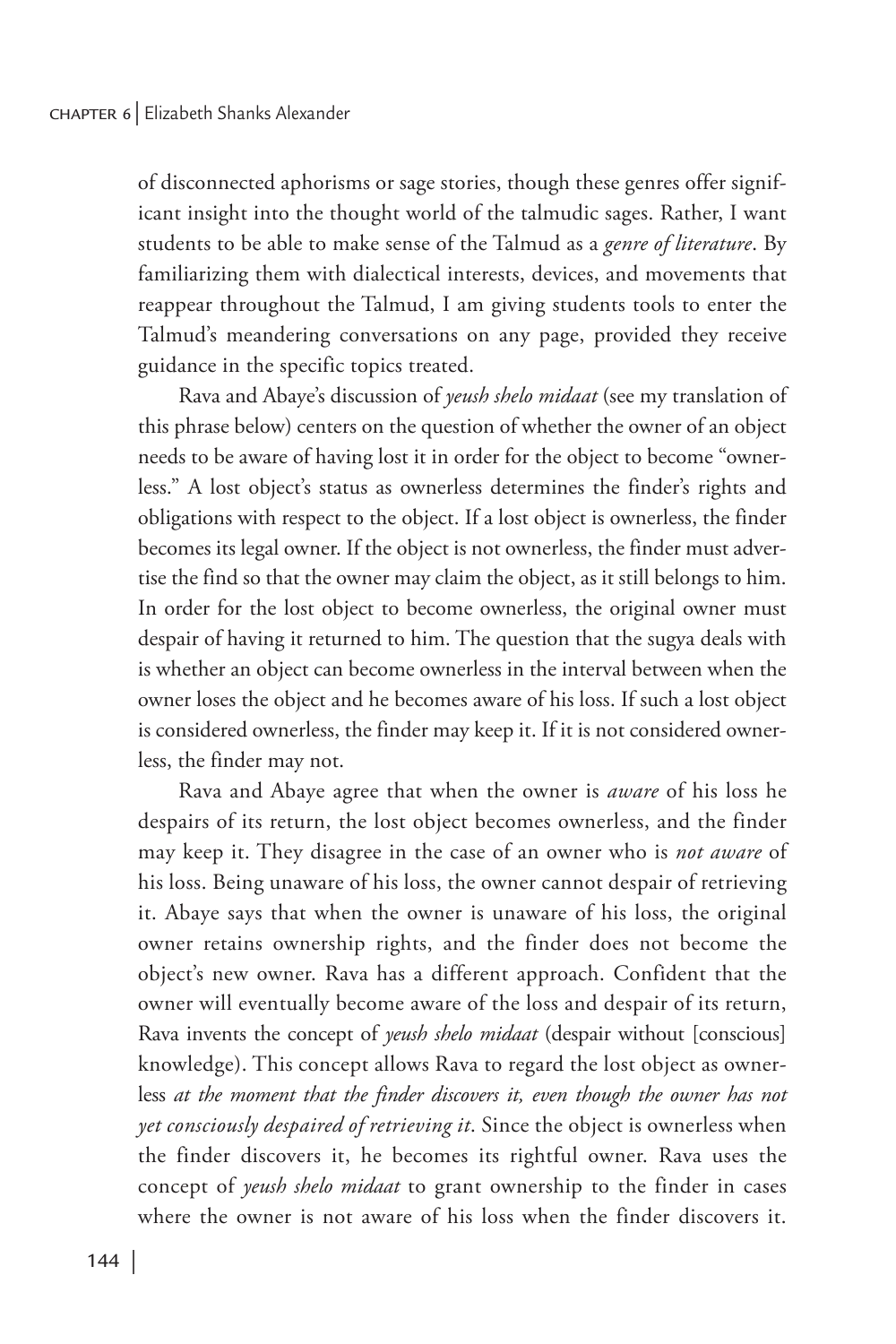Abaye, on the other hand, disallows the concept of *yeush shelo midaat* and argues that the finder takes legal possession only when the owner actually despairs of retrieving the object.

In this sugya, Rava and Abaye bring authoritative sources (mishnayot, baraitot, and halakhic midrash) to support their respective positions on the concept *yeush shelo midaat*. We read this argument on the last two days of class. In order to follow the argument, students needed to have mastered an extensive body of knowledge and skills. They need to be able to:

- 1. Identify and distinguish among different textual strata within the sugya (tannaitic, amoraic, and stammaitic)
- 2. Understand how mishnayot, baraitot, and halakhic midrash are interpreted to support the respective positions of Rava and Abaye
- 3. Recognize that the tannaitic sources cited in the sugya can be legitimately understood in more than one way
- 4. Understand some fine points of Jewish law, such as the difference between ownership and being a guardian for the owner
- 5. Grasp that the *point* of the argument is not to adjudicate between the two positions, but to appreciate how each sage uses the same authoritative sources to support his own position

Reading this sugya serves as a wonderful culminating exercise for the students. In order to do a successful reading of the argument, students need to have mastered and integrated terms and concepts from throughout the course, as the above skill list illustrates. Gratifyingly, the students' final blog posts<sup>2</sup> reflect many feelings of accomplishment at the semester's end. Georgia<sup>3</sup> writes, "First of all, I would just like to state that this is the first time I've read the primary text and turned to the secondary text with an understanding of the former that was RIGHT ON!" Michala subsequently writes, "I have to start by

<sup>2</sup> I have introduced minor edits into the blog posts for ease of reading and focus. For example, I do not include ellipses where I have skipped over a few words or sentences to get to the main point. I have also corrected spelling mistakes, as the blog posts reflect unedited writing. I have not, however, corrected diction, usage, or capitalization patterns to conform with professional scholarly standards, as I want readers to be able to access the students' voices in as authentic terms as possible.

<sup>3</sup> I have changed the names of all students to preserve anonymity and their privacy.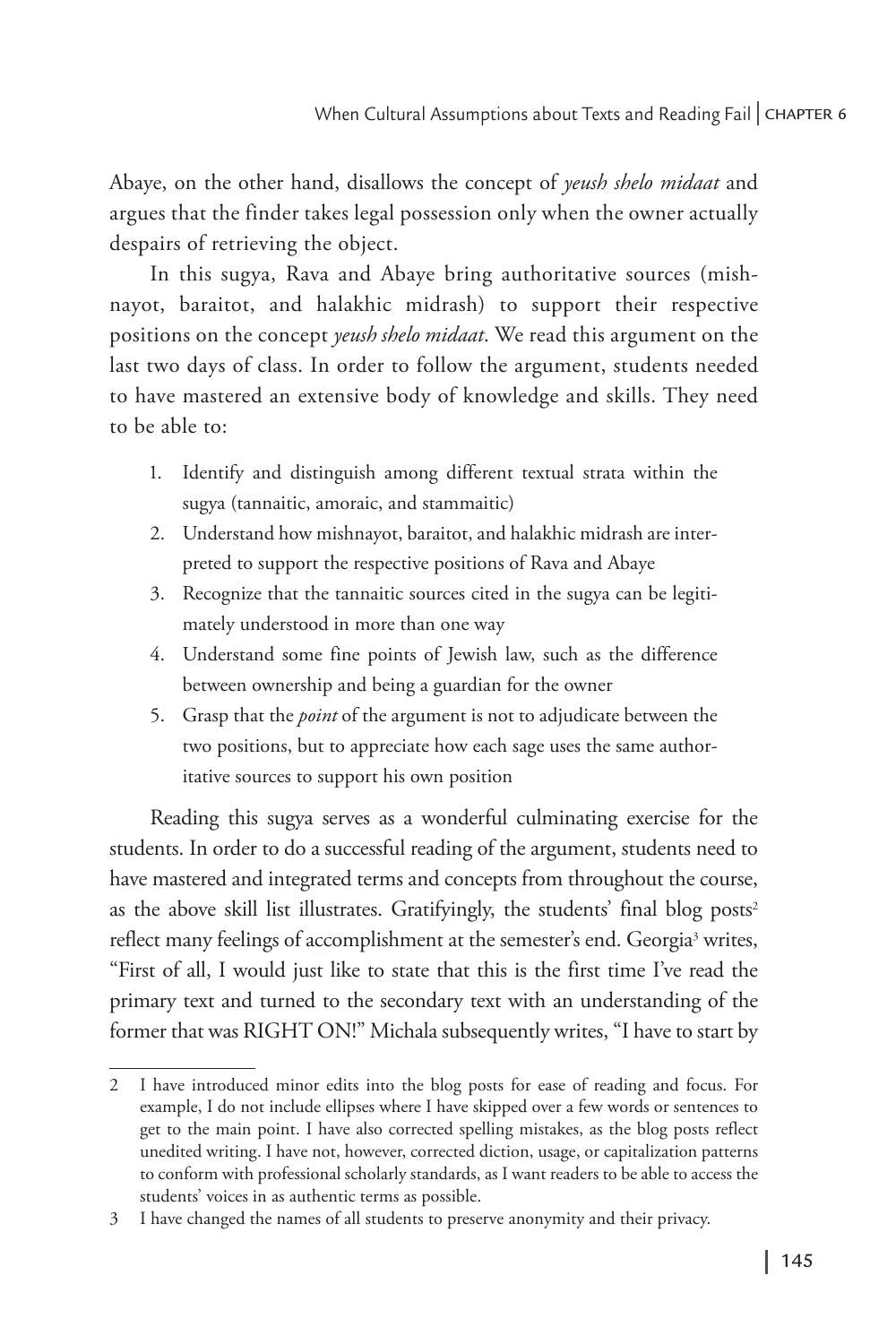#### chapter 6 Elizabeth Shanks Alexander

congratulating Georgia. ... Her 'ah-ha' moment was very well expressed through her post, and I enjoyed reading about it. It's fun to see that we're all progressing in our journey to understand the world of Talmud study." Their joy is palpable. Caitlin echoes these sentiments in her post, "I would say that, by far, this was my most enjoyable reading. I felt that I somewhat experienced a partial review of everything I have learned. I could see the beit midrash of the Amoraim come to life [in the argument between Rava and Abaye]."

#### Big Picture versus Textual Details

The accomplishments at semester's end did not come easily to my students. Culturally conditioned habits developed in other classroom settings and when reading other literatures did not necessarily serve them well when reading talmudic texts. They had to become aware of what they were doing instinctively that was not productive for Talmud if they were deliberately to cultivate an alternate set of reading practices. One habit that students grappled with is the tendency to gloss over details in the hope of stabilizing meaning by detecting an overarching narrative. Listen to Georgia as she begins to recognize what she is doing and how this glossing over does not serve her well when reading talmudic materials for this course. Her post was composed one month into the semester. (I have added numbers to her text that clarify the order in which she performed the tasks she set for herself as she worked through the reading. Note that task 5 is mentioned after task 6. The numbers correspond to the order in which she *performed* the tasks, not the order in which she *narrates* them):

(1) The first thing I did when reading B. Bava Metsia 59b was quickly read through the passage in an attempt to get the "gist" of what it was saying. I was startled by how I wanted to know what the text meant right then and there after breezing through it only once. (2) Then, I read through it much slower. I read each paragraph carefully, restating each sentence's meaning in my head before moving onto the next sentence, and then restating each paragraph's meaning before moving onto the next. If I couldn't get the full meaning of the paragraph or didn't understand a sentence after trying to re-word it to myself, I would look to the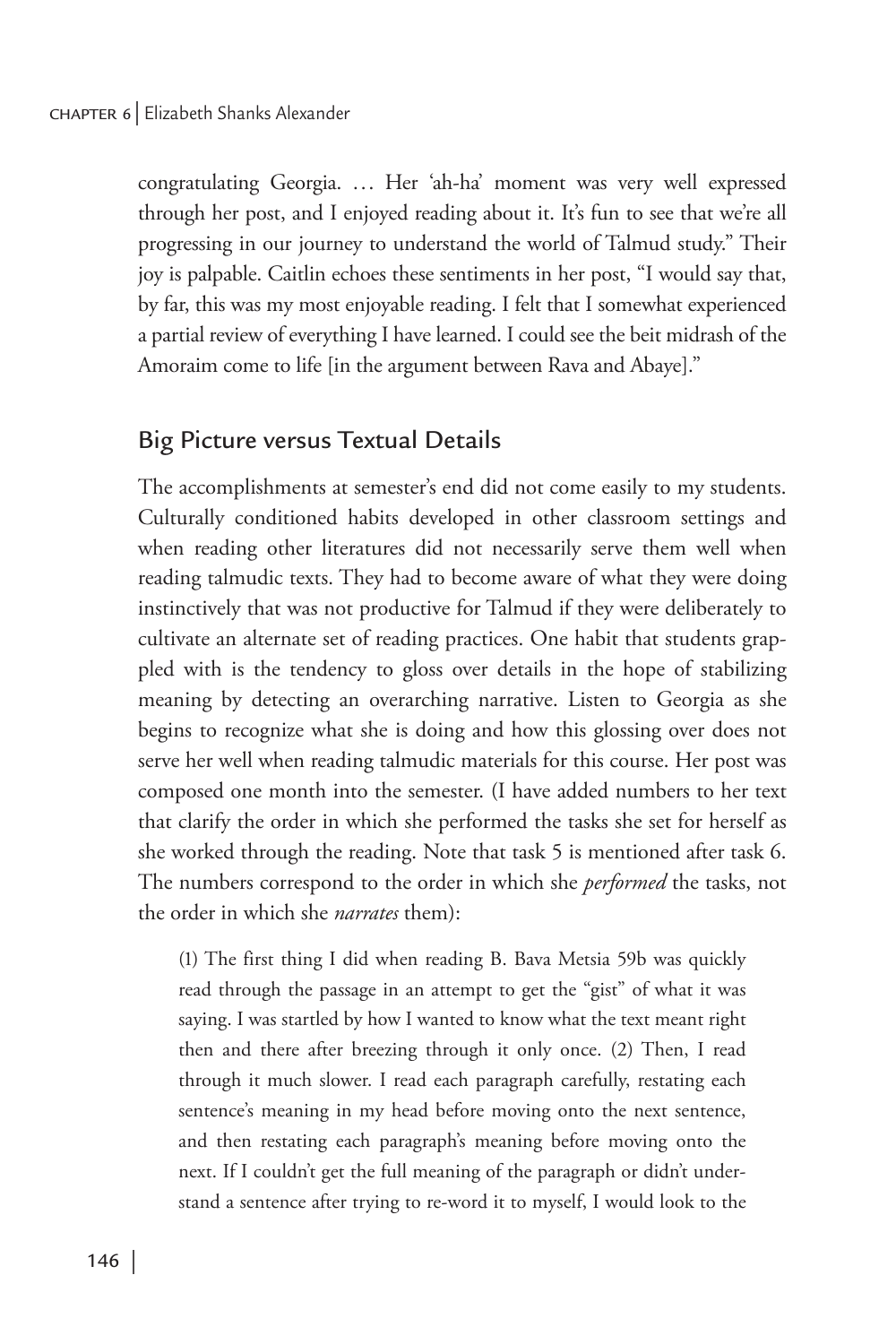next paragraph or sentence to see if it could shed light on the part I was confused by. (3) Then, I wrote down any questions I had for that section or new questions for other sections, in light of the information I had just read. (4) Finally, I read the passage in its entirety to see if I got answers to my questions. Halfway through this step—right after re-reading the whole passage and at the start of processing through it—my friend texted me to say he was in my parking lot waiting to pick me up for dinner. So—more so by chance than by choice—(6) I was forced to return to the text a few days later, at which time (5) I read the other primary texts and the secondary source.

The more effective steps in my learning process included the second step (2) of reading really slowly, trying to gain understanding for each piece of information before moving to the next, as well as the last (unintentional) step (6) of returning to the piece at a later time and re-reading it alongside prior notes and questions. I learned that reading a passage quickly to get the gist of it before rereading it slower (step 1) didn't really aid my learning. Though I gained more understanding of the text by re-reading it slower the second time (step 2), I don't think that the text really started to make sense until I re-read it a third time that day (step 4), and a fourth time today (step 6). I think this is because I only could understand the whole of the text by first understanding it in bits and then combining [those] bits together slowly to form a whole. Additionally, I had read the secondary source packet (step 5) the fourth time (step 6) I read it and had also given my brain a break from strongly focusing on the text, both of which gave me a clearer head while reading. This has made me very self-aware as a learner, as I've found myself trying to implement what worked well and avoid what didn't work well in readings for other classes this week.

Georgia's first instinct was to read the text in a superficial manner to "get the gist." She hopes to gain a sense of the whole by reading quickly and glossing over details. She reasons that if she can identify an overarching narrative or structure, she will know what to do with the myriad of details she encounters. While this assumption may serve her well with other literatures, it frustrates her when reading this talmudic passage: "I was startled by how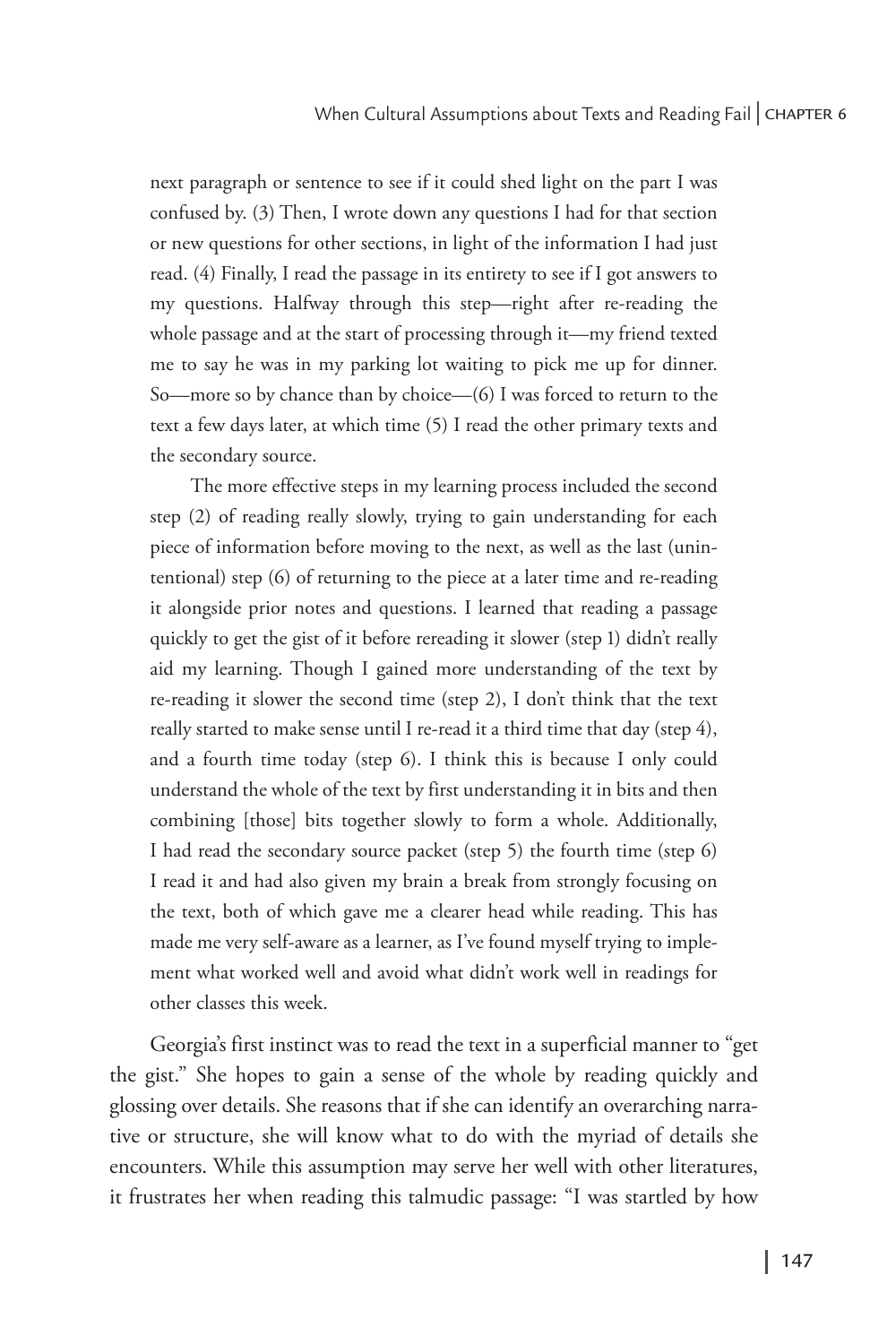I wanted to know what the text meant right then and there, after breezing through it only once". Georgia finds that she cannot get a sense of the whole without painstakingly attending to details. She does much better when she "reads each [sentence and] paragraph carefully," making sure not to move to the next sentence or paragraph until she has a grasp of the current one. She finds that she can "only understand the whole of the text by first understanding it in bits and then combining bits together slowly to form a whole." Georgia is aided in her ability to fit the bits into a whole by having read the secondary source. Reading the secondary source eliminates many potential ways to configure the bits and offers a few suggestive patterns. In the end, Georgia achieves a sense of the whole, but she has to work in unfamiliar ways.

The final paper of another student reflects on an initial resistance to reading slowly and paying attention to details. Like Georgia, Anna finds it helpful to review the text several times.

I had to adapt my reading strategies in order to better understand the [Mishnah]. Taking the time to [look up the biblical sources of a mishnah] was new for me. I also realized that I needed to slow down and read deliberately and with intention. Full comprehension was not attainable if I was reading under a time constraint or if I was distracted. Under those circumstances, I would read on a superficial level, in which simply getting the words into my head was my main goal. Realizing this flaw forced me to create a new strategy that involved multiple readings, each with a different focus. The first reading was the same, in that I read for content alone, but in addition, I would read a second, if not also a third, to focus on questions such as: Why is this information grouped together? What is the significance of word choice and repetition? What has been extrapolated from the biblical text?

Anna finds that she has to "adapt [her] reading strategies" in order to make sense of the Mishnah. Her observation that reading on a "superficial level" is nothing more than "getting the words into my head" echoes Georgia's sense of the futility of quickly skimming through the text. Though one hears hints of mild resistance to the practice of looking up the biblical sources of the Mishnah, Anna's reading is enriched by engaging such details. Like Georgia, Anna also benefits from multiple readings, each one achieving a different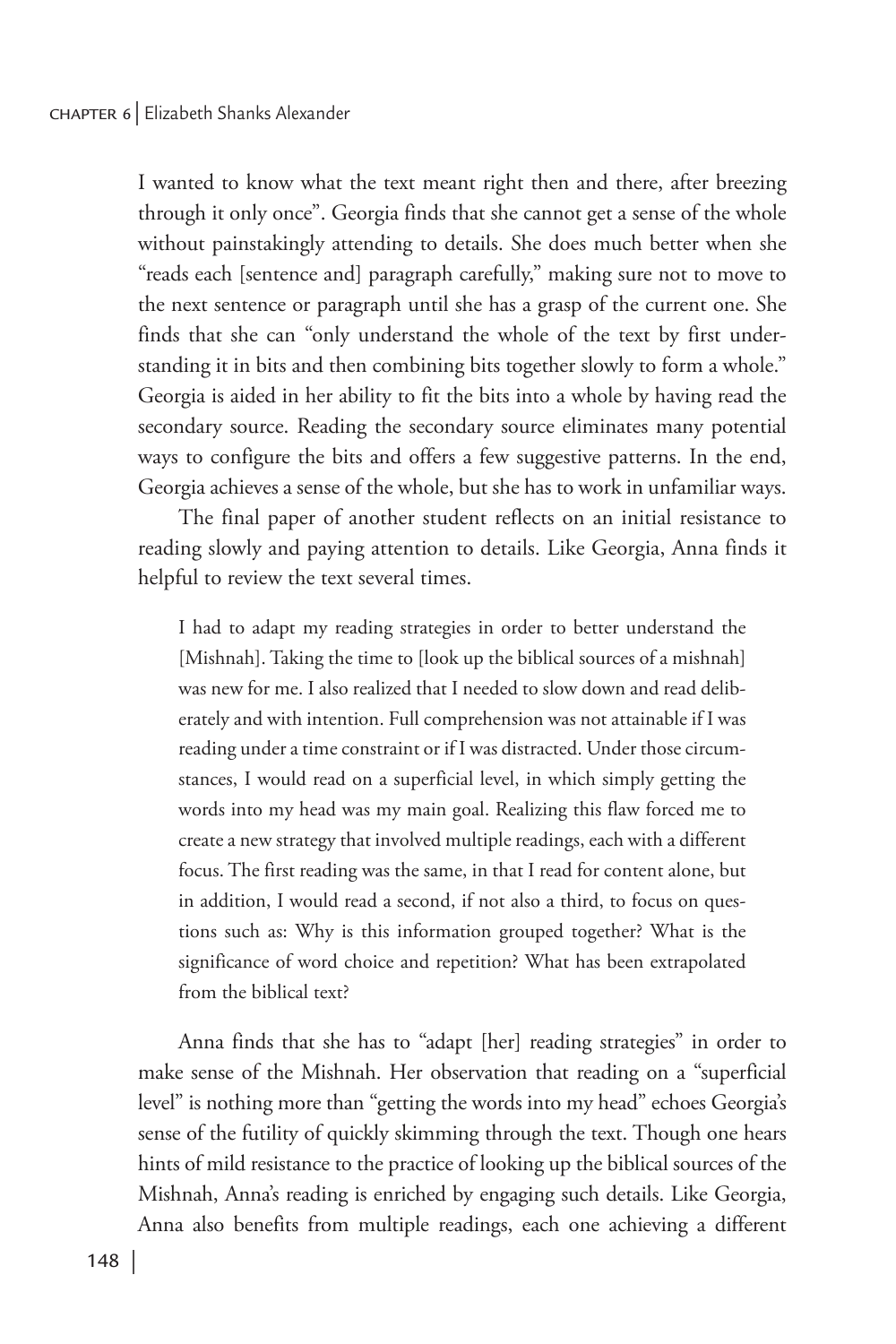degree of integration. Only on the second or third time through the text can she address questions that reveal what is interesting about the passage: "Why is this information grouped together? What is the significance of word choice and repetition? What has been extrapolated from the biblical text?"

Michala also has to fight a natural tendency to skim over details that slow her down. The following post was composed about three-quarters of the way through the course:

For my reflection, I decided to address a problem that I tend to have with the primary readings in this course as someone who comes from an Episcopalian faith. Plainly put, I don't usually know *what* I'm reading. I might understand what I'm reading *about*, but I often make it through an entire piece without even knowing *what* I'm reading. In the Episcopal Church, we work with the Bible and the Book of Common Prayer. When it comes to studying, the Bible is the only text we focus on. Judaism has much more material, all of which is referred to by different names. I'm still training myself to take the time to figure out *what* I'm reading when I sit down with a primary text from Judaism as opposed to immediately jumping into the content.

When I first sat down with the syllabus, I noted the assigned text, "m. Shevu'ot, chapter 3." I knew that the 'm' signified this piece to be part of the Mishnah. This might seem insignificant, but considering we've been looking at texts that start with familiar names like "Genesis" or "Exodus" [as in Genesis or Exodus Rabbah], as well as unfamiliar things like "b. Baba," a little "m" can really help differentiate texts. I flipped back to my notes from our last class and refreshed my memory on the differences between midrash and mishnah. We have been reading a lot of midrash, especially in preparation for our papers, so I wanted to make sure I was clear on the difference. I recalled from my notes that the Mishnah [had] a topical arrangement [that] brought together all the verses on a particular topic from many different sources. So, in our reading for today, I could expect one main topic as the subject and explanations and clarifications brought together by many sources. I noted from the primary packet that the Shebuoth was part of the Tractate Nezikin. A quick Google search revealed that this was part of the Mishnah's order on civil damages.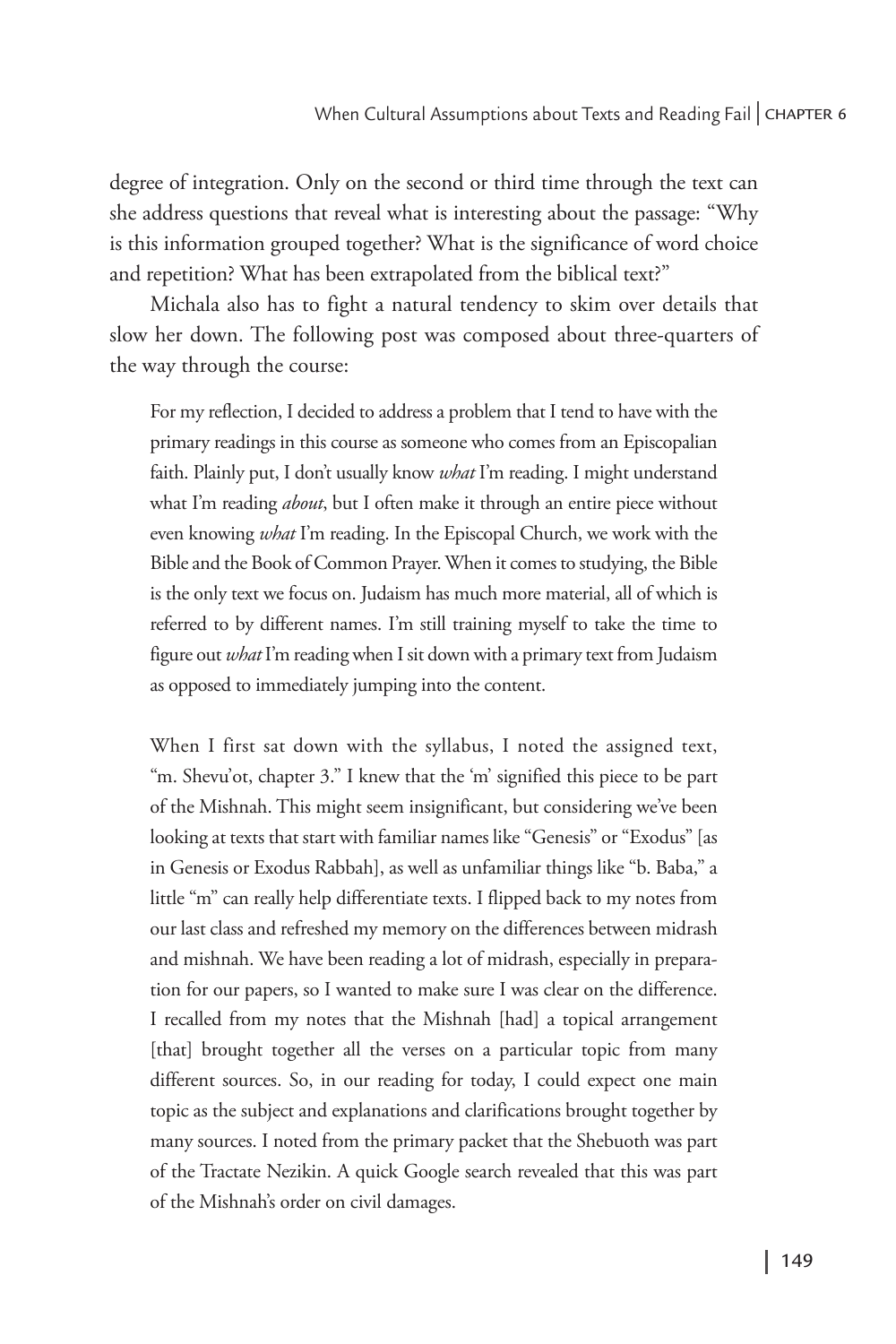In the first paragraph, Michala admits that she often skims over cumbersome information. It "takes time to figure out *what* [she's] reading," and until now, she has not felt that time spent in this manner is a worthwhile investment. Underlying her disinclination to clarify the name of the document from which she reads is her assumption that such details are irrelevant to understanding the text properly. Michala accounts for her inattention to detail by referring to a feature of her religious upbringing. When people engage text in her church, they do not need to pay attention to which book they are reading, as all readings are drawn from the same book ("the Bible is the only text we focus on"). Like Georgia and Anna, Michala resists taking the time to focus on details that initially appear trivial. She finds that she is well served, however, when she slows down and pays attention to the "little m." She returns to her notes from the previous class to recall salient features of the Mishnah—for example, that it had a topical arrangement that beneficially informs her subsequent reading of the primary sources ("I could expect one main topic as the subject").

My last student example, Derek, likewise develops as a reader of Talmud when he shifts his gaze from the "big picture" to smaller units of text:

I came into this class with the most questions about the process of talmudic argumentation. I had read passages from Talmud in previous classes, and had looked at Mishnah and Baraitas. However, whenever I attempted to approach one of these passages, I was always driven towards a summary or some other abridgement.

Unlike a number of other students in the class, Derek had enough prior exposure to Talmud to have a particular interest in "the process of talmudic argumentation." Derek's previous experiences, however, did not give him reading strategies to make sense of argumentation. One guesses he may have encountered Talmud in an excerpted format, perhaps in the form of pithy wisdom sayings or sage stories. Derek shares with the other students an initial resistance to focusing on details. The fact that he "was always driven towards a summary or some other abridgement" reflects his assumption that a text is most effectively amalgamated when it is stripped of its particularities and reframed in generic terms. Derek does not seem to know what to do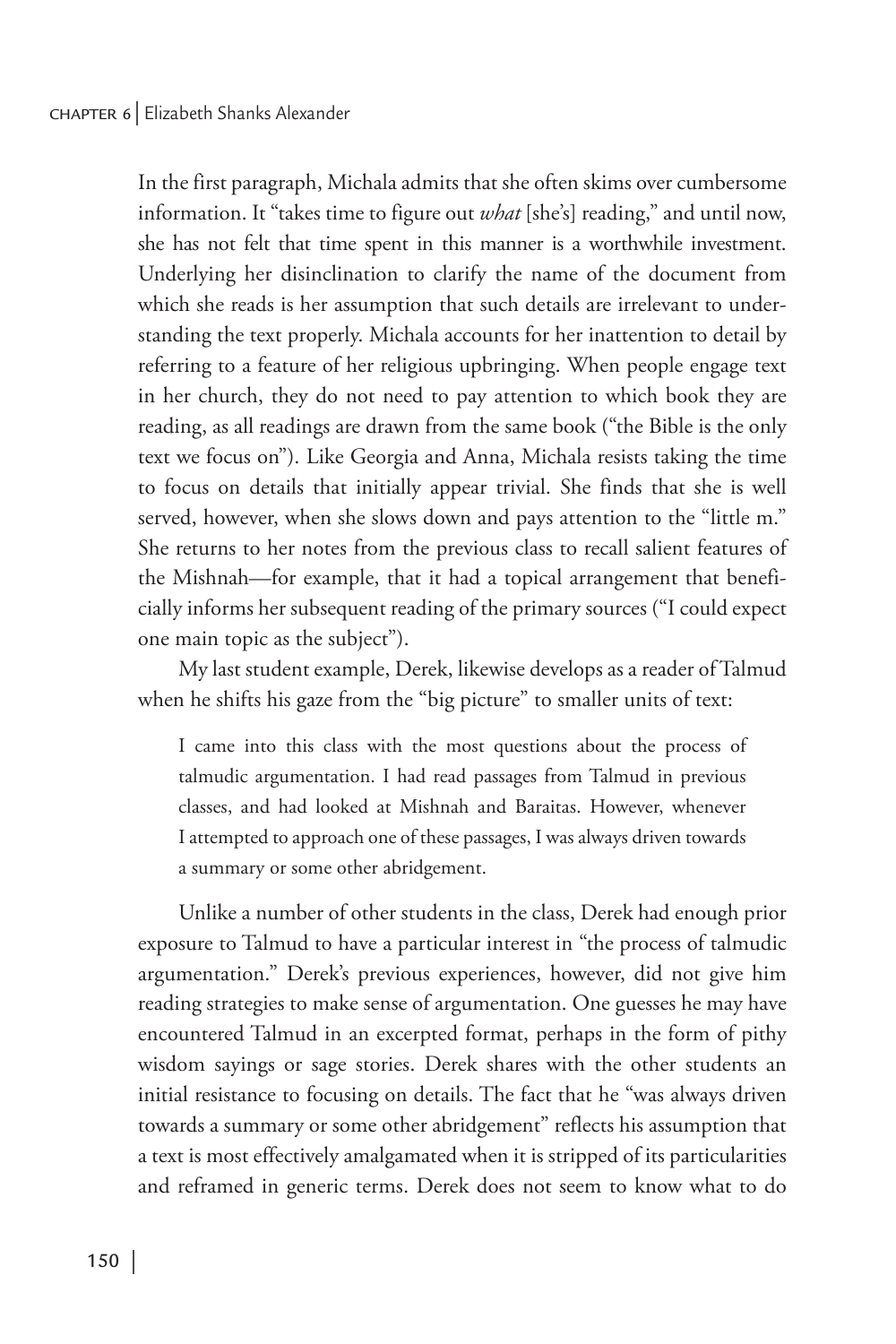with textual details aside from moving quickly past them as distractions to a higher understanding. He grows as a reader, however, when he learns to focus on, rather than gloss over, textual details:

What was pivotal for me was the Boyarin article. Specifically, Daniel Boyarin states that the semiotic elements of the Torah "function for the rabbis much as words do in ordinary speech." This really illustrated an important reading strategy for the rabbis, atomization. It helped me to think of the Torah, not as a collection of tales from different authors nor as a linear and coherent narrative, but as a series of passages, which Boyarin describes as being like a dictionary. Each phrase from the Torah can operate as an independent lexeme in Midrash and Mishnah.

This passage captures Derek in the process of learning to see biblical verses through the lenses of the rabbis "as a series of passages" that (in Boyarin's words) "function for the rabbis much as words do in ordinary speech."4 Mastering the rabbinic genre of midrash means learning to see the Torah through the eyes of the rabbis. Derek observes that the rabbis atomize biblical verses and then combine the atomized bits so that each "operate[s] as an independent lexeme in Midrash and Mishnah." The atomized bits become the "words" of rabbinic discourse. For Derek, reading Torah like a rabbi entails engaging textual details in a new way. Textual details are no longer trivial data to be subordinated to a larger narrative framework ("tales" or "a linear and coherent narrative"). In order to experience fragments of biblical verses as the building blocks of rabbinic discourse, Derek must attend to, rather than gloss over or reduce, their particularity.

Each of these students initially resists focusing on textual details. They regard textual detail as something to be transcended, at best, and a minor nuisance to be quickly dispensed with, at worst. Instinctively, they find it easier to read for big ideas and themes. Each finds, however, that making sense of midrash, Mishnah, and Talmud requires giving into, rather than fighting, the details. A usable sense of the whole cannot be achieved unless they engage and address textual detail.

<sup>4</sup> Daniel Boyarin, *Intertextuality and the Reading of Midrash* (Bloomington: Indiana University Press, 1990), 28.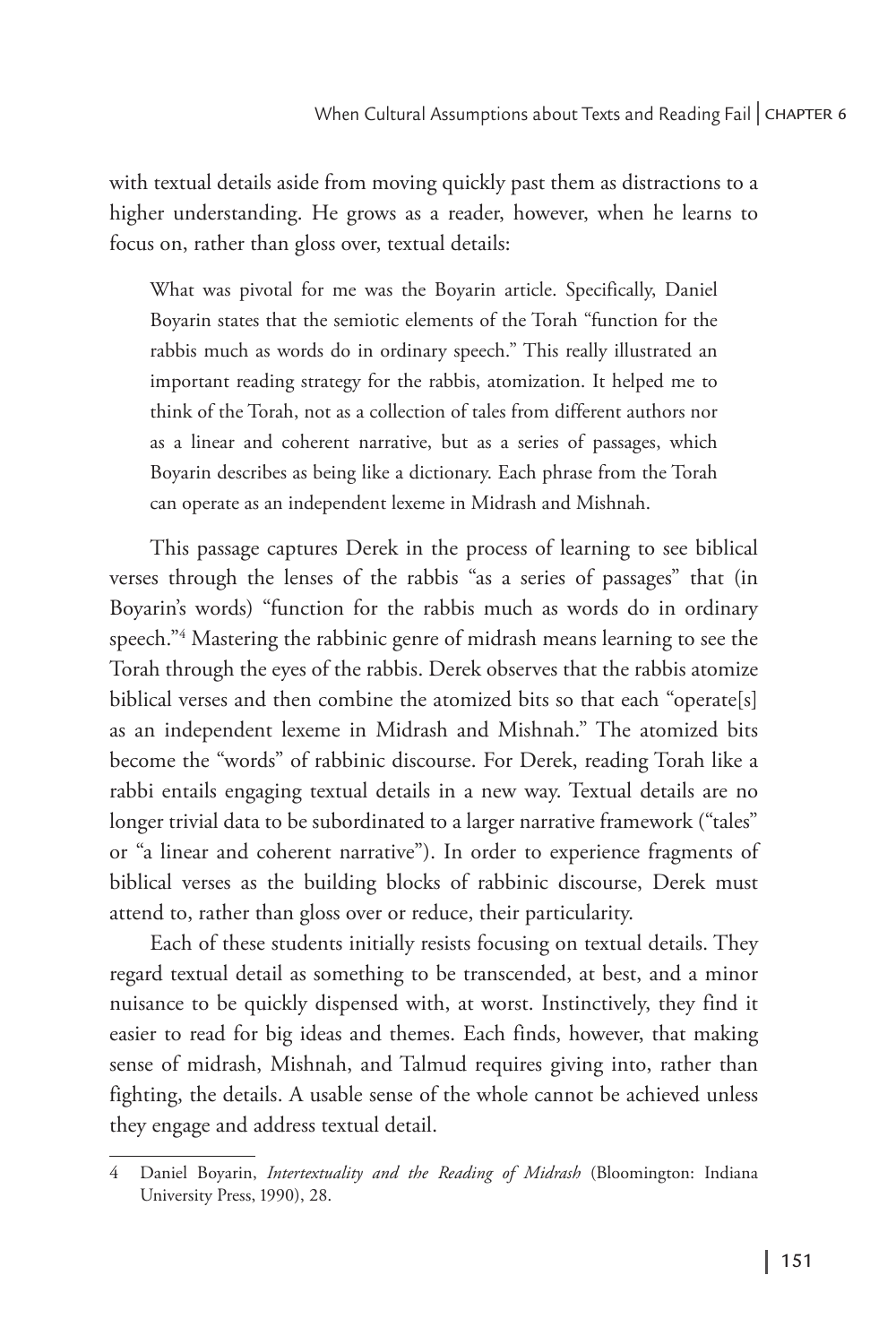# The Fallacy of One Right Answer and the Importance of "Process"

A second challenge that my students faced came from the assumption that texts have one correct meaning and from using their instinct to organize reading around the task of finding that one meaning. Reading in this manner did not position students to make sense of the texts easily. In reviewing Michala's mid-semester blog post, one can see her reading of midrash is structured as a quest for the right answer:

I was confused by Genesis R[abbah] 1.4. This passage is discussing whether the Torah or the Throne of Glory was created first. Many opinions about the correct answer are expressed through quotes. However, I simply don't understand which one is determined to be the right one. Is there a right answer?

Michala expects her reading of the midrash to resolve into a single "correct" view. She effectively identifies the passage's subject matter (the place of theTorah and the Throne of Glory in the order of creation), but is less successful at understanding the purpose of the midrash's discussion. Assuming that the text aims to convey a "correct answer" to readers, she is frustrated that she cannot discern it. Eventually, Michala learns to structure her reading of midrash around the *insight it provides into* rather than *the answer it offers about* biblical verses. In this excerpt from her final paper, she explains how she was able to move beyond the frustration expressed above:

In lecture, I was introduced to [the idea that] multiple answers do not cloud one's understanding, as I had originally thought, but rather provide readers of Midrash with different ways of making sense of the material. My notes serve as evidence of the moment during class when the light bulb went off-There is no accepted view! But now we know the text in a deeper way. So the goal is to know the text better.

In Michala's new way of thinking, midrash helps the reader "know the [biblical] text in a deeper way." Michala makes peace with the fact that the passage does not make clear whether the Torah or the Throne of Glory was created first, because she realizes midrash offers her something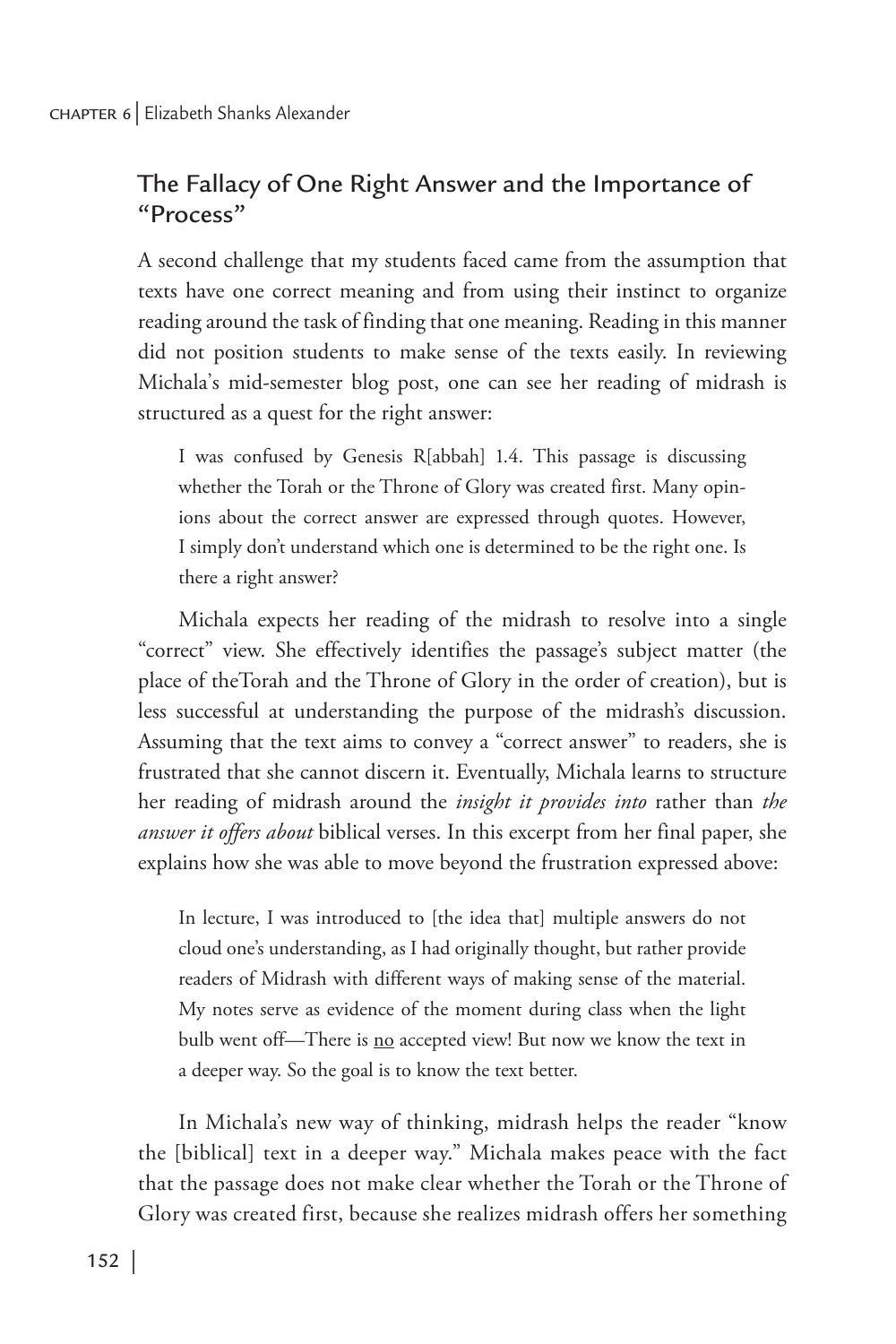else instead. It familiarizes her with the biblical verses that support each position, which she learns to read in new ways. Though she formerly glossed over certain details as insignificant, she now regards them as the basis for each unique position. Michala no longer reads midrash to learn answers. Her new orientation is to use midrash to "know the [biblical] text better."

Anna's learning trajectory is also shaped by an initial assumption, which she must first recognize and then suspend—that texts have a single meaning readers should acquire in the act of reading. Like Michala, she writes in her final paper that she "had to embrace [the fact] that sometimes there is no right answer to a question and that significance is found in the process of [seeking] explanation." In her new way of thinking, reading stimulates a "process of explanation." As she formulates the matter, the goal of reading is not acquiring a *thing* ("the answer"), but having an *experience* ("a process"). In the final papers, several students (including Anna and Michala) retrospectively realize and adopt a new found focus on "process" as central to their eventual success, as opposed to what they variously call "answers," "content," and "literal meaning." Michala, whose frustration is evident in the mid-semester blog post we read above, also resolves her problem by shifting the focus of her reading from finding "answers" to experiencing "process." In the final paper excerpted above, she distances herself from her former orientation and explains that "the goal is not always to get a clear answer. When it comes to Talmud study, the point is to interact with the Torah in a special way, to see the beauty in many different perspectives, and to understand the thought processes involved in arriving at those perspectives." Michala's new perspective is that one reads to "understand the thought processes" of the sages whose "conversations" are recorded in the Talmud. Reading is now about recreating and experiencing anew a conversation implied by the Talmud's words. The words do not carry meaning in and of themselves. Instead, they are clues from which she recreates what she, later in the paper (and not quoted in this chapter), calls the "original 'thrust and parry' that took place in the study houses."

Excerpts from Caitlin's final paper eloquently and passionately identify the same shift in perspective—from a focus on "content" to one on "process"—as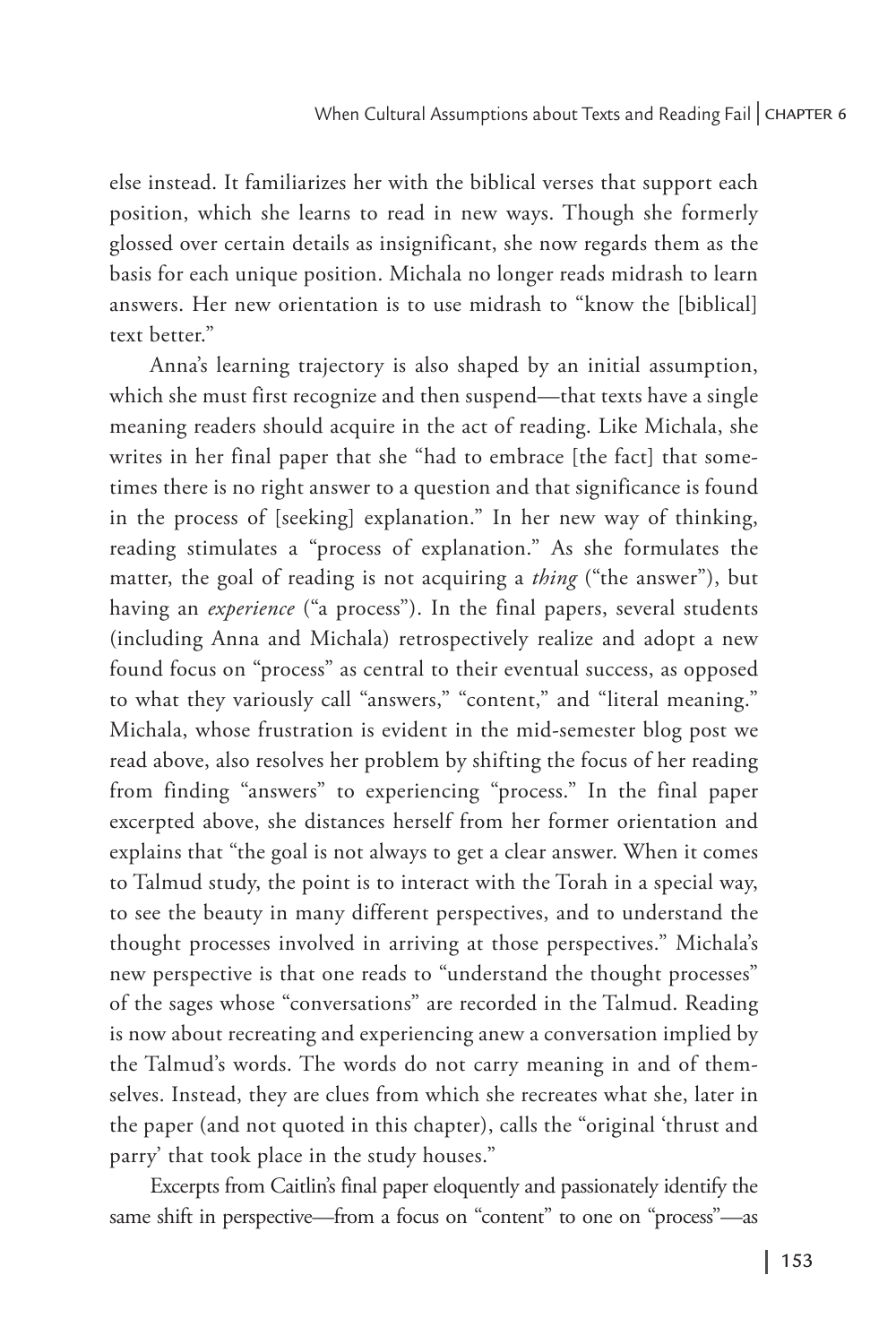central to her success as a reader of Talmud. The paper's introduction sets out basic ideas that she explores in the body of the paper:

Coming into the course, I failed to realize that the course objective was to understand the Talmud's study process just as much as the Talmud's content. I focused on the historical and intellectual framework surrounding the primary texts we were examining. My failure to grasp the full objective skewed my encounter with all the materials up until when midrash was introduced. When midrash was presented as an intellectual disposition from which the rabbis read the Torah, as well as a literary record of that activity, my eyes for the Talmud were opened and I finally saw it for what it was: a beautiful literary record of the live arguments that went on in the Amoraic beit midrash, arguments that went on in order to keep Written Torah alive through a continual creation of Oral Torah.

Here, Caitlin distinguishes between two approaches to reading: one that seeks to understand the text's "study process" and the other approach, only its "content." Since the course is called Introduction to Talmud, she, as a student, expects it to familiarize her with the Talmud's content, and, initially, she orients her study toward that goal. By focusing on the "historical and intellectual framework surrounding the primary texts," she engages Talmud through the familiar paradigm of its content. By semester's end, however, she approaches the Talmud with a different end in mind. Seeing it now as a "literary record of live arguments," she seeks to replicate the rabbis' experience as thinkers, readers, and arguers in their own right. Adopting the "disposition from which the rabbis read the Torah" enables her to think the thoughts that they thought. Her new approach focuses on the "Talmud's study process" (i.e., the study process that lies behind the text) over and against its content. In the body of the paper, Caitlin returns to this key moment of insight:

Then, on the day, in the class, in the very moment that Professor Alexander explained midrash as a "literary record of the intellectual activity of reading in a midrashic way," the Talmud and the activity of Talmud study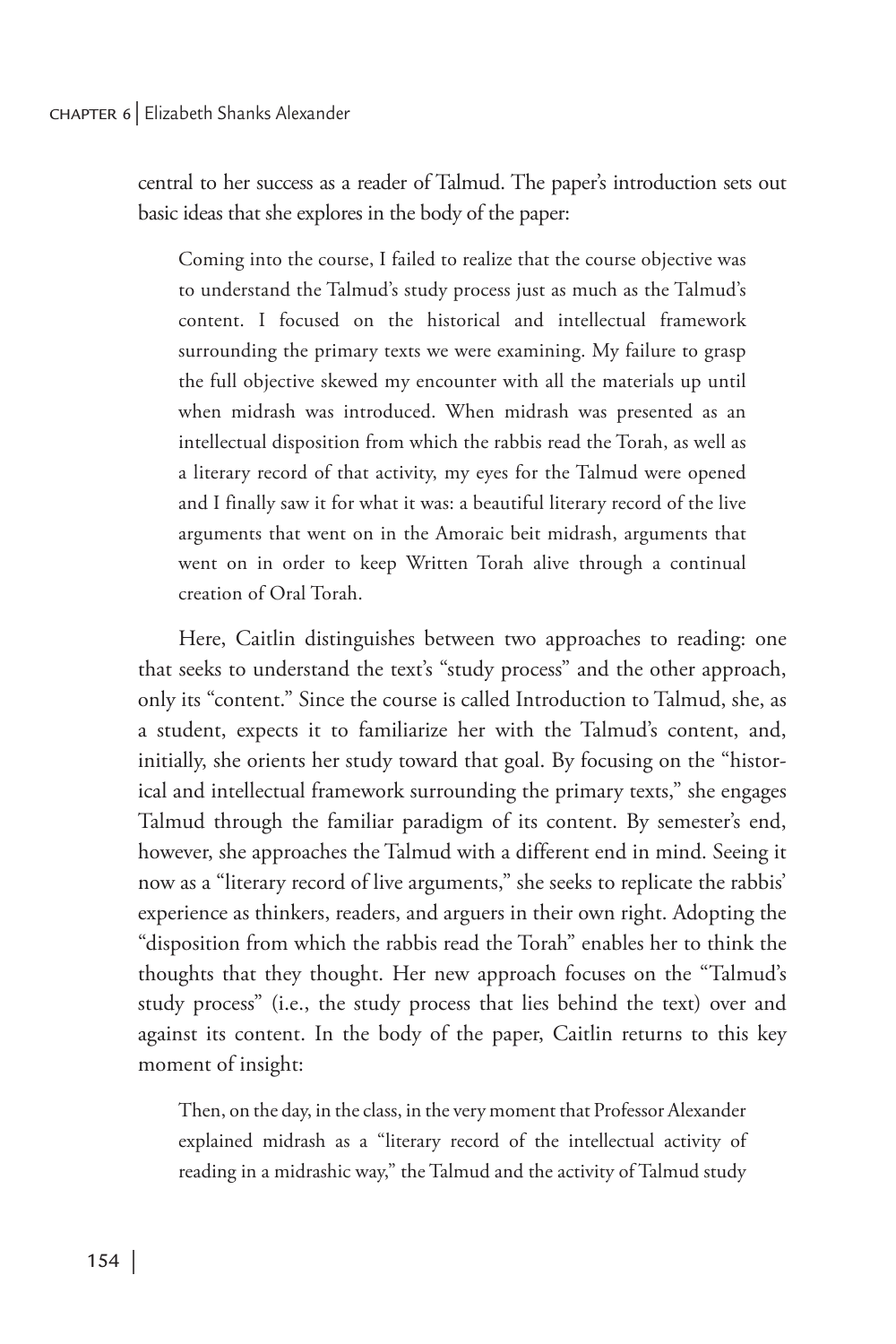was forevermore transformed in my heart and mind; in that one moment, it all came alive, and I saw all the puzzle pieces fall together (Cox, notes). For the first time in the course, I was freed to fully to see what we were doing with our class: we were studying a record of a form of study. Unlike my other academic classes, we did not have to take sides and pick a perspective from within a debate and argue why one [view] was right over another.

The unstated question that Caitlin grapples with here is, "What is a text and to what does it point?" In other classes, texts inform her about issues that can be debated. She learns in those classes more about the issues by "picking a perspective and arguing why it is right." There, the goal is to understand "the thing," that is, the issues, to which the text points. When texts point to things, they are ontologically singular. That is why Caitlin is instructed to pick only one perspective to argue. The instruction to argue a single perspective resonates with Michala and Anna's preoccupation with the task of identifying the correct answer. They too expect texts to point to a single thing, "the answer." My course offers Caitlin a different way to think about texts. According to the new paradigm, texts point to an "intellectual activity." The delight in her voice is palpable as she realizes, "we were studying a record of a form of study." The implication here is that in class we were not studying a subject, informational content, or a perspective that could be held, acquired, or disputed. Rather, we were engaging in an experience that consisted of reliving the rabbis' study process.

# Conclusion

The students whose voices appear in this chapter embraced and succeeded at the assignments that emphasized "learning how to learn." They used the blog posts and their final papers to cultivate awareness of both habits and assumptions that shape them as readers. For these students, the sixth component of Fink's taxonomy of significant learning experiences worked in conjunction with his other components in a mutually reinforcing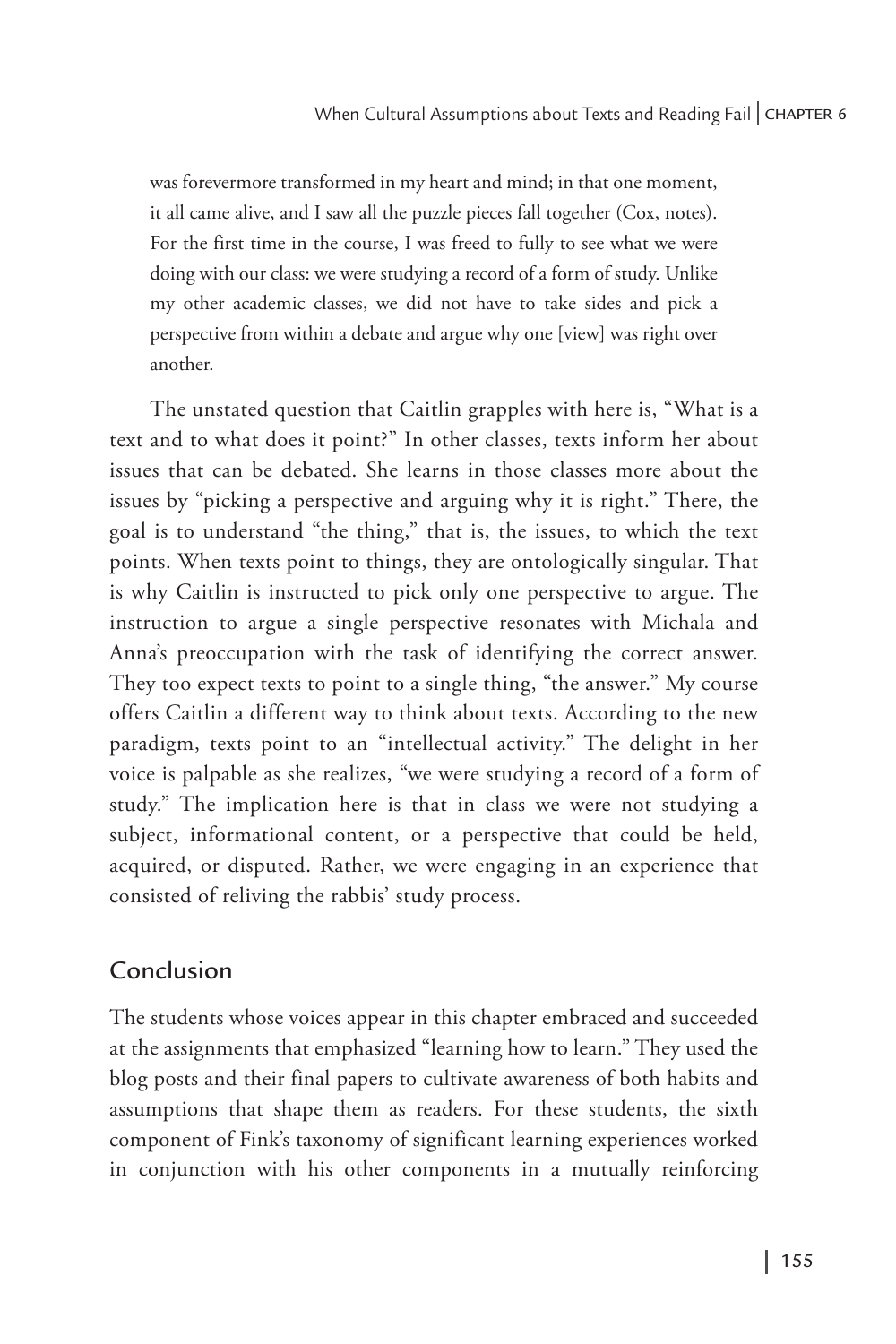manner. Students came to care about the subject matter. Recall Michala's enthusiasm for Georgia's success with her "Ah-ha! moment" and the success of the entire class at the end of the semester, as they followed each other "on-blog." Students also connected what they were doing in this course to work from other courses, as we saw in an early blog post from Georgia, who said, "I've found myself trying to implement what worked well and avoid what didn't work well in readings for other classes this week." And students mastered foundational knowledge and learned to apply it. Students also learned about themselves, as becomes apparent in a last excerpt of Anna's final paper at the conclusion of this essay.

Collectively, the student reflections cited in this chapter offer a relatively coherent account of some of the cultural assumptions about texts and reading that cause difficulties for liberal art students who are learning to read Talmud for the first time. My students at the University of Virginia learned about what they intuitively focus on "seeing" when they read a text (an overarching narrative) and what they assiduously ignore (textual details). They also learned about what they expected a text to provide them (answers or content, as opposed to access to a study process). Armed with increased alertness, curiosity, and a newly found respect for *how* to read, these students were able to self-intervene and adopt assumptions about texts and reading that are better suited to interact productively with Talmud. They came to understand that when reading Talmud they were not aiming to achieve the same things as when reading other literatures.

As is inevitable, of course, not all students in the course were as strong as the ones featured in this chapter, and not all students were enamored with this approach to teaching Talmud. One disgruntled student wrote in the anonymous online evaluations that "the central conceit of self-evaluation and changing the way we thought seemed grandiose and overblown, and the results were completely underwhelming. I would have learned way more about Talmud from a traditional lecture." These reservations notwithstanding, on the whole, students found the course worthwhile. When asked by the online course evaluation system to reflect on the statement "I learned a great deal in this course," 85% of students indicated that they "strongly agree," while the remaining 15% indicated that they "agree." In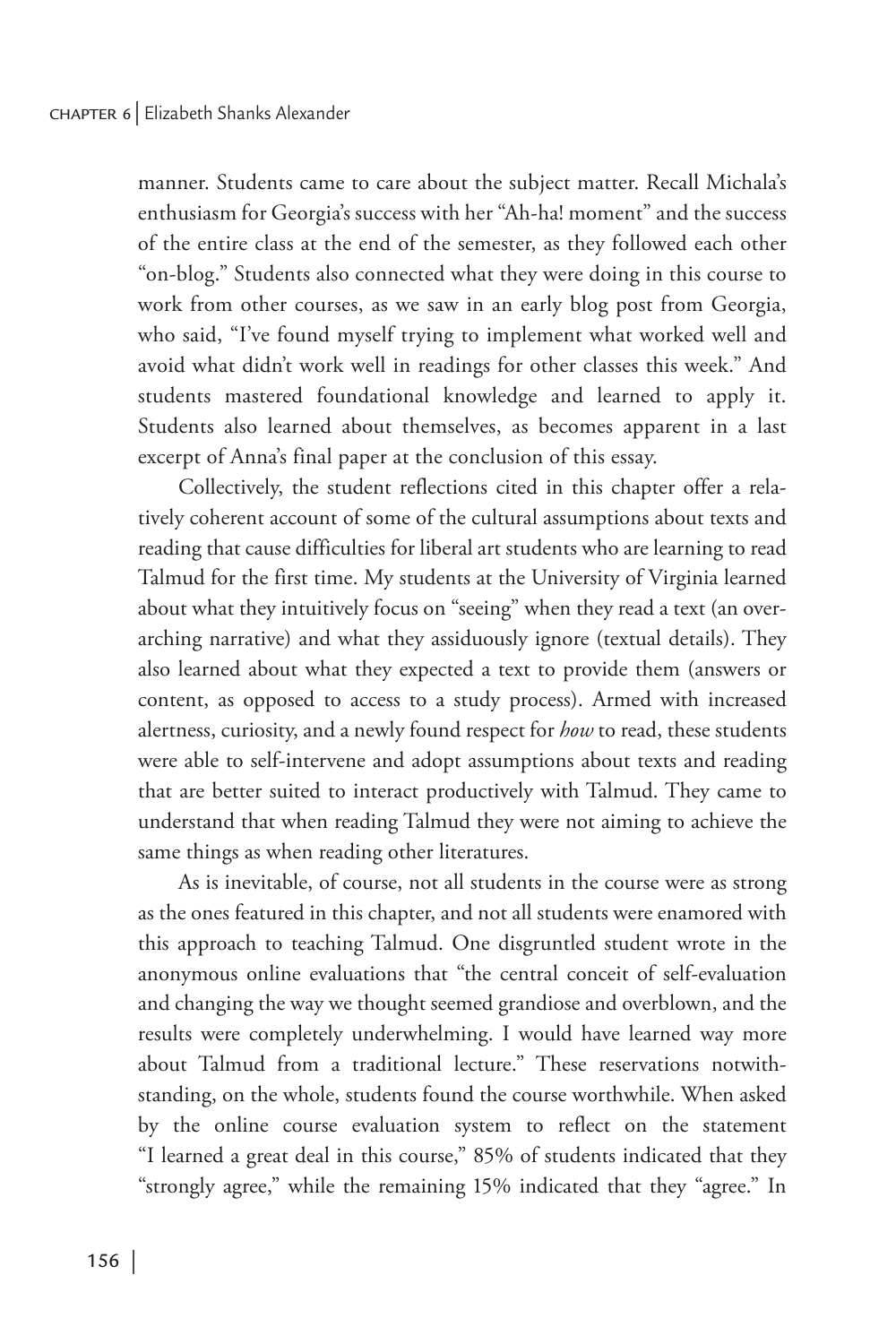comparable courses,5 only 53% state that they "strongly agree." By all measures, then, the course succeeded in effectively conveying course content to the students.

It is important to recognize that most of the students who took this course are not likely to find themselves reading Talmud again soon. For them, the course's value should not be measured in Talmud-specific terms, but in what they take forward. The final paragraph of Anna's final paper offers a nice summary of how an Introduction to Talmud course at a large public university can contribute to the broad goals of a liberal arts education:

I learned a lot this semester about how I personally read and relate to [all] texts. I began to develop a more patient understanding [of how to interact with texts; my new method is] characterized by multiple readings, synthesis, and dedication. I found that understanding does not come without effort, and that, sometimes, even effort cannot clear obscurities. I became more comfortable asking questions and admitting confusion, a skill I have never had to cultivate until this course. The most important skill I have acquired is the ability to see where my presuppositions are at odds with the methods I need to employ to analyze this material. Looking at a first-century or a seventh-century document through a twenty-first century lens prevented me from appreciating the perspective of authors of the [ancient texts]. It was hard to admit when my learning methods failed me, but it was with that failure that I reinvented my approach to the texts.

Anna's summary of what she learned from this course is firmly connected to the goals of the course. She developed habits of engaging texts that are particularly well suited to Talmud. For example, she formed an approach that includes "multiple readings, synthesis, and dedication" and she came to recognize where her "presuppositions are at odds . . . [with] the perspective of the [ancient authors]." And yet, Anna frames her insights in a manner that

<sup>5</sup> Evaluation data on all 3000-level courses taught during the semester in question at the University of Virginia's Department of Religious Studie was provided in conjunction with the results of my own course for comparative purposes.